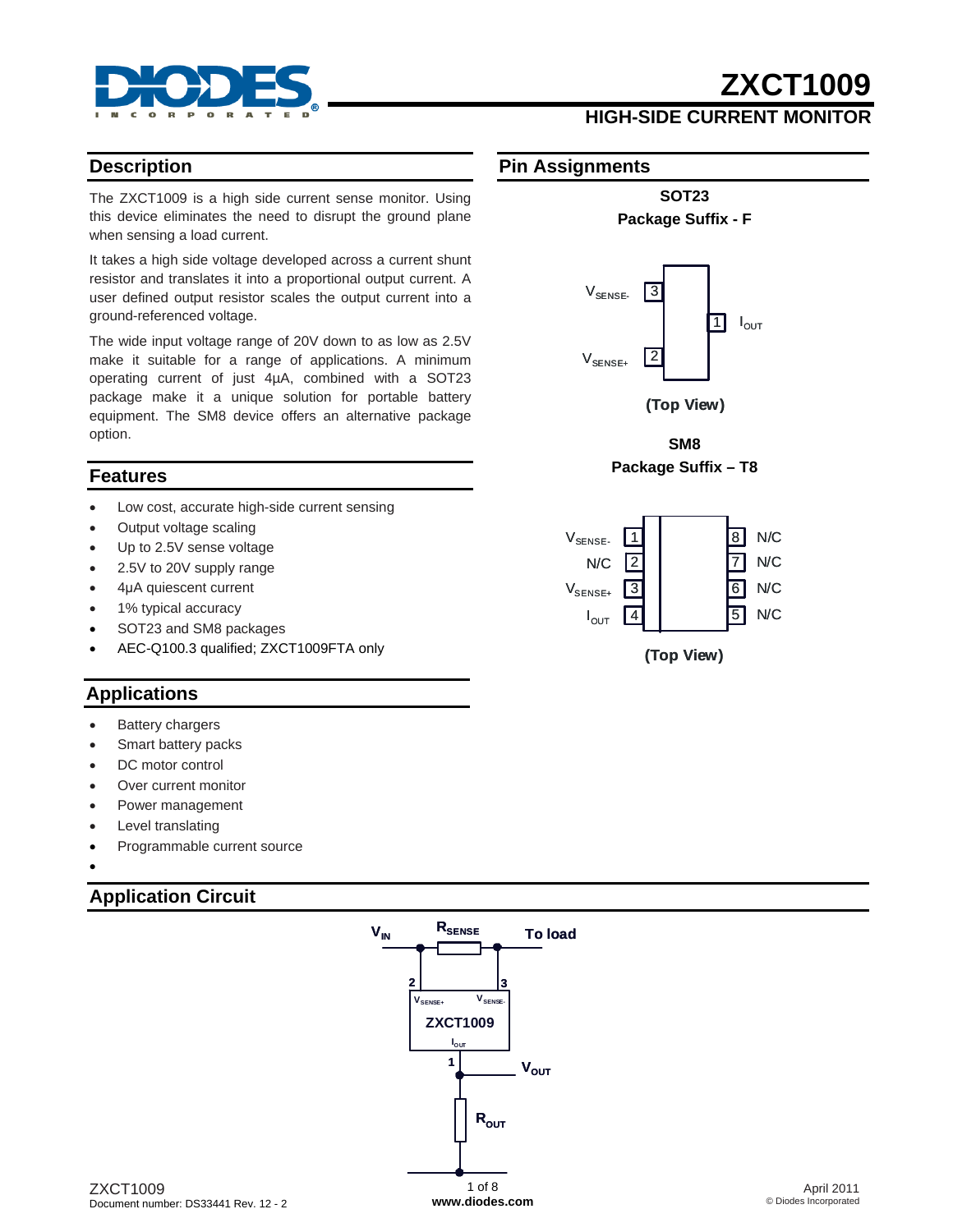

## **HIGH-SIDE CURRENT MONITOR**

## **Pin Descriptions**

| <b>Pin Name</b>     | <b>Pin Function</b>                              |  |  |  |
|---------------------|--------------------------------------------------|--|--|--|
| VSENSE+             | Connection to supply voltage                     |  |  |  |
| V <sub>SENSE-</sub> | Connection to load                               |  |  |  |
| דו וח               | Output current, proportional to measured current |  |  |  |

## Absolute Maximum Ratings (T<sub>A</sub> = 25°C)

| <b>Description</b>                                                        |                   | Rating         | <b>Unit</b> |
|---------------------------------------------------------------------------|-------------------|----------------|-------------|
| Voltage on any pin (relative to $I_{\text{OUT}}$ )                        |                   | $-0.6$ to 20   |             |
| Continous output current, lout                                            |                   | 25             | mA          |
| Continuous sense voltage, VSENSE                                          |                   | $-0.5$ to $+5$ | V           |
| Operating temperature, $T_A$                                              |                   | $-40$ to 85    | °C          |
| Storage temperature                                                       |                   | $-55$ to 125   | °C          |
| Package power                                                             | SOT <sub>23</sub> | 450            | mW          |
| dissipation $\circledR$ T <sub>A</sub> = 25°C<br>(Derate to zero @ 125°C) | SM <sub>8</sub>   | 2              | W           |

Operation above the absolute maximum rating may cause device failure. Operation at the absolute maximum ratings for extended periods may reduce device reliability.

### **Electrical Characteristics (TA = 25**°**C, VIN = 5V, ROUT = 100Ω)**

|                               |                                  |                                                                                                                                                                     | <b>Limits</b>            |                          |                            |                      |
|-------------------------------|----------------------------------|---------------------------------------------------------------------------------------------------------------------------------------------------------------------|--------------------------|--------------------------|----------------------------|----------------------|
| <b>Symbol</b>                 | <b>Parameter</b>                 | <b>Conditions</b>                                                                                                                                                   | <b>Min</b>               | <b>Typ</b>               | <b>Max</b>                 | <b>Units</b>         |
| $V_{IN}$                      | V <sub>CC</sub> range            |                                                                                                                                                                     | 2.5                      |                          | 20                         | $\vee$               |
| $I_{\text{OUT}}$ <sup>1</sup> | Output Current                   | $V_{\text{SENSE}} = 0V$<br>$V_{\text{SENSE}} = 10 \text{mV}$<br>$V_{\text{SENSE}} = 100 \text{mV}$<br>$V_{\text{SENSE}} = 200 \text{mV}$                            | 1<br>90<br>0.975<br>1.95 | 4<br>104<br>1.002<br>2.0 | 15<br>120<br>1.025<br>2.05 | μA<br>μA<br>mA<br>mA |
| VSENSE <sup>'</sup>           | Sense Voltage                    | $V_{\text{SENSE}} = 1V$                                                                                                                                             | 9.6<br>$\mathbf 0$       | 9.98                     | 10.2<br>2500               | mA<br>mV             |
| ISENSE-                       | VSENSE -<br>Input Current        |                                                                                                                                                                     |                          |                          | 100                        | nA                   |
| Acc                           | Accuracy                         | $R_{\text{SENSE}} = 0.1\Omega$<br>$V_{\text{SENSE}} = 200 \text{mV}$                                                                                                | $-2.5$                   |                          | 2.5                        | $\%$                 |
| $G_M$                         | Transconductance,<br>Iout/Vsense |                                                                                                                                                                     |                          | 10000                    |                            | µA/V                 |
| <b>BW</b>                     | Bandwidth                        | $V_{\text{SENSE(DC)}} = 10 \text{mv}$ , RF $P_{\text{IN}} = -40 \text{dBm}^{\text{F}}$<br>$V_{\text{SENSE(DC)}} = 100$ mv, RF P <sub>IN</sub> = -20dBm <sup>‡</sup> |                          | 300<br>2                 |                            | kHz<br><b>MHz</b>    |

Notes: 1. Includes input offset voltage contribution

†. VSENSE is defined as the differential voltage between VSENSE+ and VSENSE-.

VSENSE = VSENSE+ - VSENSE-

= VIN - VLOAD

= ILOAD x RSENSE

‡ -20dBm=63mVPP into 50Ω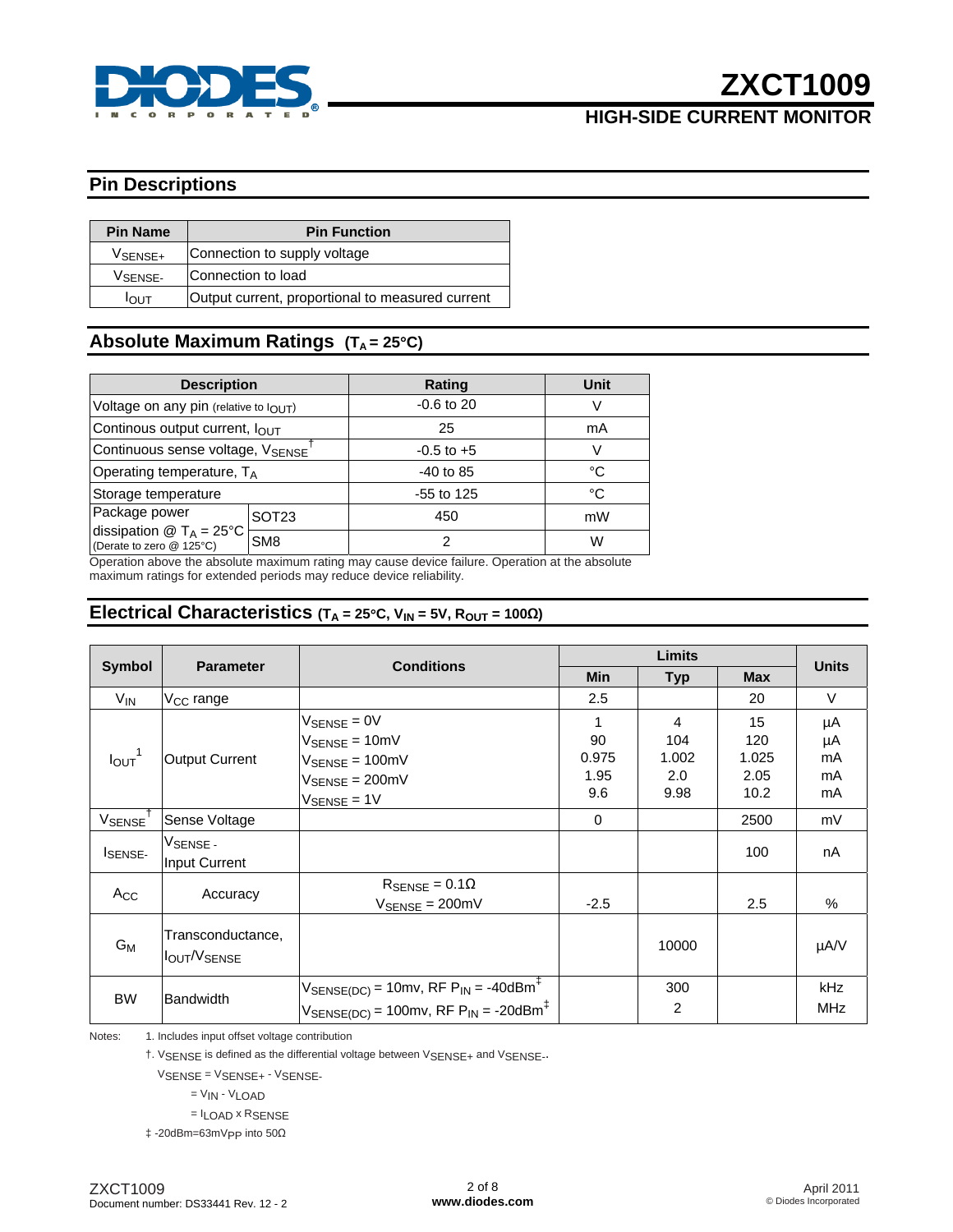

## **HIGH-SIDE CURRENT MONITOR**

### **Typical Characteristics**

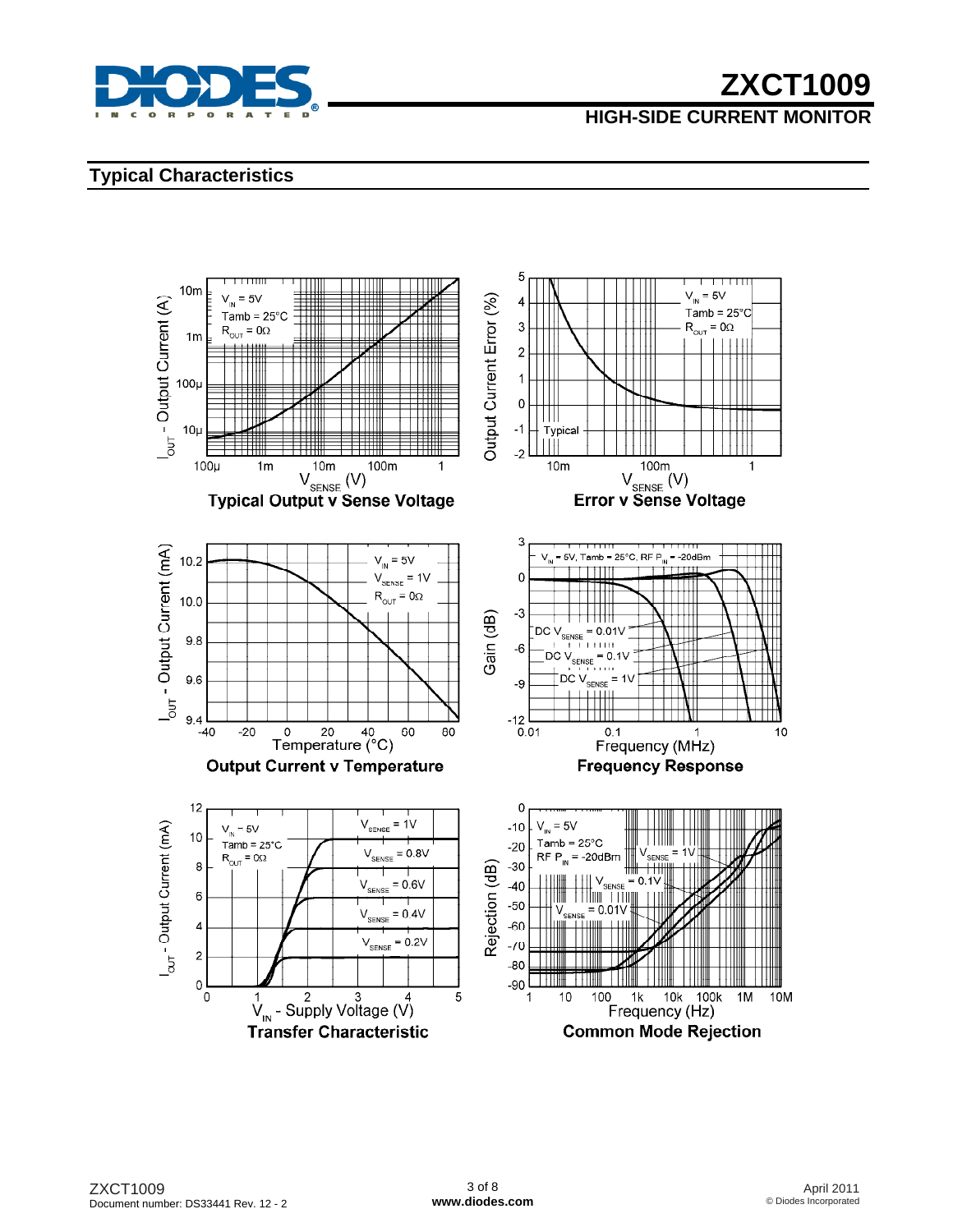

## **HIGH-SIDE CURRENT MONITOR**

#### **Typical Characteristics (cont.)**



#### **Power Dissipation**

The maximum allowable power dissipation of the device for normal operation ( $P_{MAX}$ ), is a function of the package junction to ambient thermal resistance  $(\theta_{JA})$ , maximum junction temperature  $(T_{JMAX})$ , and ambient temperature  $(T_{AMB})$ , according to the expression:

 $P_{MAX} = (T_{JMAX} - T_{AMB}) / \theta_{JA}$ 

The device power dissipation,  $P_D$  is given by the expression:

 $P_D = I_{OUT}(V_{IN} - V_{OUT})$  W



## **Application Information**

The following text describes how to scale a load current to an output voltage.

 $V_{\text{SENSE}} = V_{\text{IN}} - V_{\text{LOAD}}$  $V_{\text{OUT}} = 0.01 \times V_{\text{SENSE}} \times \text{R<sub>OUT</sub>}^1$ 

E.g.

A 1A current is to be represented by a 100mV output voltage:

1) Choose the value of  $R_{\text{SENSE}}$  to give 50mV >

V<sub>SENSE</sub> > 500mV at full load.

For example  $V_{\text{SENSE}} = 100 \text{mV}$  at 1.0A.

 $R_{\text{SENSE}} = 0.1/1.0$  = > 0.1Ω.

2) Choose  $R_{\text{OUT}}$  to give  $V_{\text{OUT}} = 100 \text{mV}$ , when

 $V_{\text{SENSE}} = 100 \text{mV}$ .

Rearranging **<sup>1</sup>** for Rout gives:

 $R_{OUT} = V_{OUT} / (V_{SENSE} \times 0.01)$  $R_{\text{OUT}} = 0.1 / (0.1 \times 0.01) = 100 \Omega$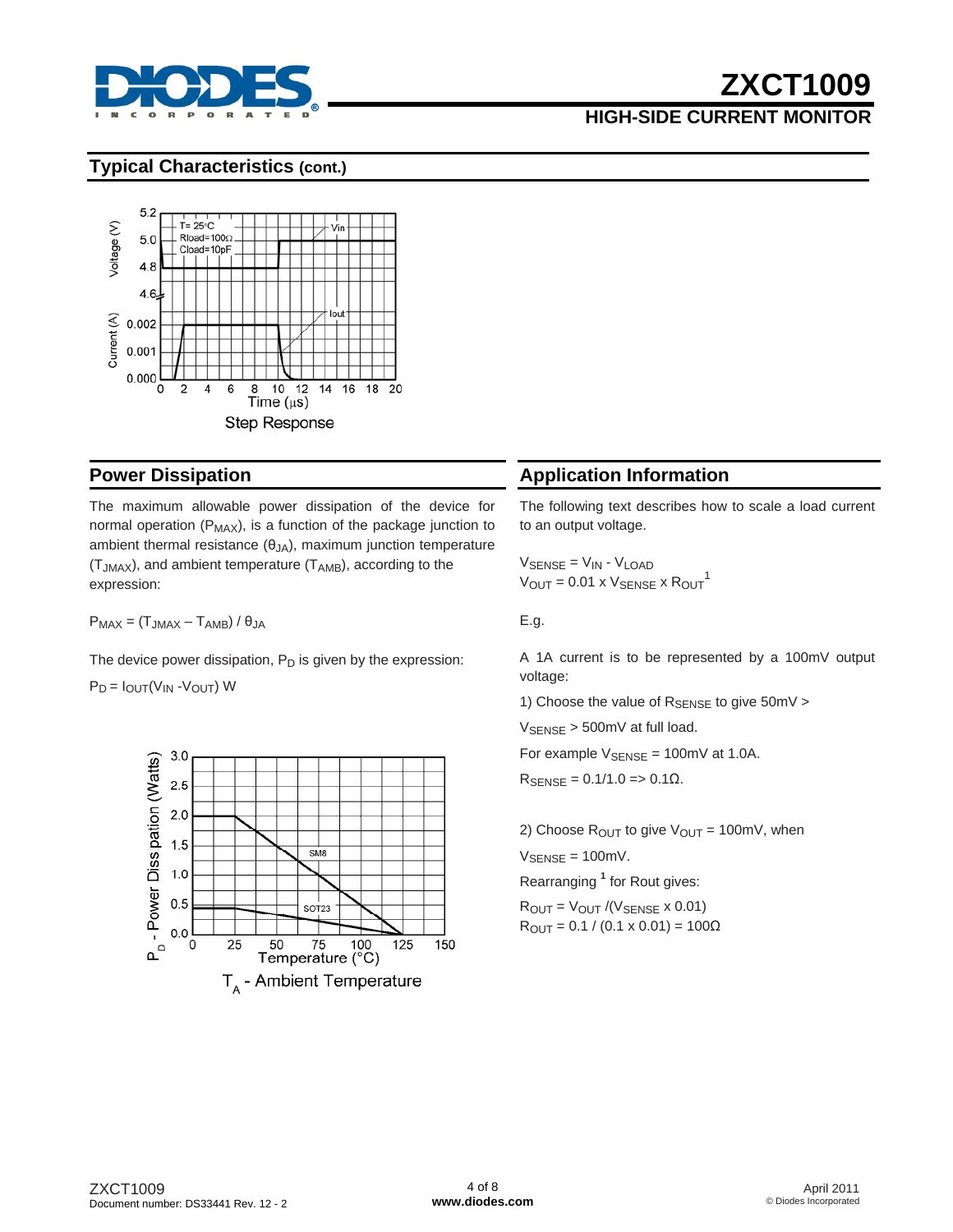

## **HIGH-SIDE CURRENT MONITOR**

#### **Application Information (cont.)**

#### **Li-Ion Charger Circuit**



The above figure shows the ZXCT1009 supporting the Benchmarq bq2954 Charge Management IC. Most of the support components for the bq2954 are omitted for clarity. This design also uses the Diodes FZT789A high current Super-ß PNP as the switching transistor in the DC-DC step down converter and the FMMT451 as the drive NPN for the FZT789A. The circuit can be configured to charge up to four Li-Ion cells at a charge current of 1.25A. Charge can be terminated on maximum voltage, selectable minimum current, or maximum time out. Switching frequency of the PWM loop is approximately 120kHz.

The ZXCT1009 is intended as a direct functional replacement for the ZDS1009, which is featured in a complete design from Unitrode/Texas Instruments on the Li-Ion charger circuit shown above. Reference: DVS2954S1H Li-Ion Charger Development System.

#### **Transient Protection**

An additional resistor,  $R_{LIM}$  can be added in series with  $R_{OUT}$ (as below), to limit the current from  $I<sub>OUT</sub>$ . Any circuit connected to  $V_{\text{OUT}}$  will be protected from input voltage transients. This can be of particular use in automotive applications where load dump and other common transients need to be considered.



ZXCT1009 with additional current limiting Resistor RLIM.

Assuming the worst case condition of  $V_{OUT} = 0V$ ; providing a low impedance to a transient, the minimum value of  $R_{LIM}$  is given by:-

$$
R_{LIM(min)} = (V_{PK} - V_{MAX})/I_{PK}
$$

 $V_{PK}$  = Peak transient voltage to be withstood  $V_{MAX}$  = Maximum working voltage = 20V  $I_{PK}$  = Peak output current = 40mA

The maximum value of  $R_{LIM}$  is set by  $V_{IN(MIN)}$ ,  $V_{OUT(MAX)}$  and the dropout voltage (see transfer characteristic on page 3) of the ZXCT1009 :-

$$
R_{LIM(MAX)} = R_{OUT}[V_{IN(MIN)} - (V_{DP} + V_{OUT(MAX)})] / V_{OUT(MAX)}
$$

 $V_{IN(MIN)} =$  Minimum Supply Operating Voltage  $V_{DP}$  = Dropout Voltage  $V<sub>OUT(MAX)</sub> = Maximum Operating Output Voltage$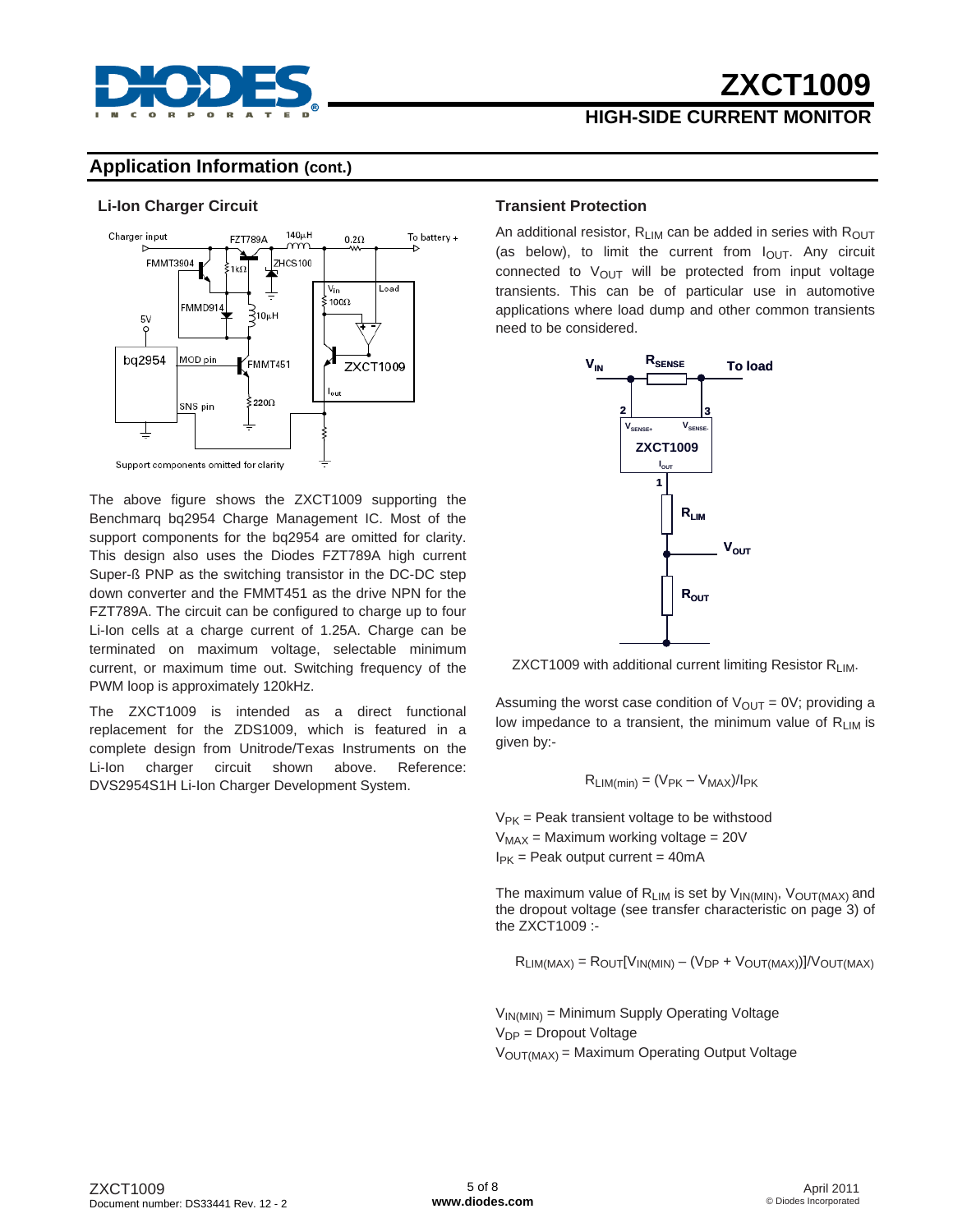

## **HIGH-SIDE CURRENT MONITOR**

### **Application Information (cont.)**

#### **PCB trace shunt resistor for low cost solution**

The figure below shows output characteristics of the device when using a PCB resistive trace for a low cost solution in replacement for a conventional shunt resistor. The graph shows the linear rise in voltage across the resistor due to the PTC of the material and demonstrates how this rise in resistance value over temperature compensates for the NTCof the device.

The figure opposite shows a PCB layout suggestion. The resistor section is 25mm x 0.25mm giving approximately 150mΩ using 1oz copper. The data for the normalised graph was obtained using a 1A load current and a 100Ω output resistor. An electronic version of the PCB layout is available through Diodes applications group.



**Effect of Sense Resisitor Material on Temperature Performance** 

#### **Ordering Information**

| <b>Device</b> | <b>AEC-Q100</b><br>level | Reel<br><b>Size</b> | <b>Tape Width</b> | <b>Quantity per Reel</b> | <b>Part Marking</b> | Package           |
|---------------|--------------------------|---------------------|-------------------|--------------------------|---------------------|-------------------|
| ZXCT1009FTA   | Grade 3                  | 7"                  | 8mm               | 3000 Units               | 109                 | SOT <sub>23</sub> |
| ZXCT1009F-7   | None                     | 7"                  | 8mm               | 3000 Units               | 109                 | SOT <sub>23</sub> |
| ZXCT1009T8TA  | None                     | 7"                  | 12mm              | 1000 Units               | ZXCT1009            | SM <sub>8</sub>   |



Layout shows area of shunt resistor compared to SOT23 package. Not actual size.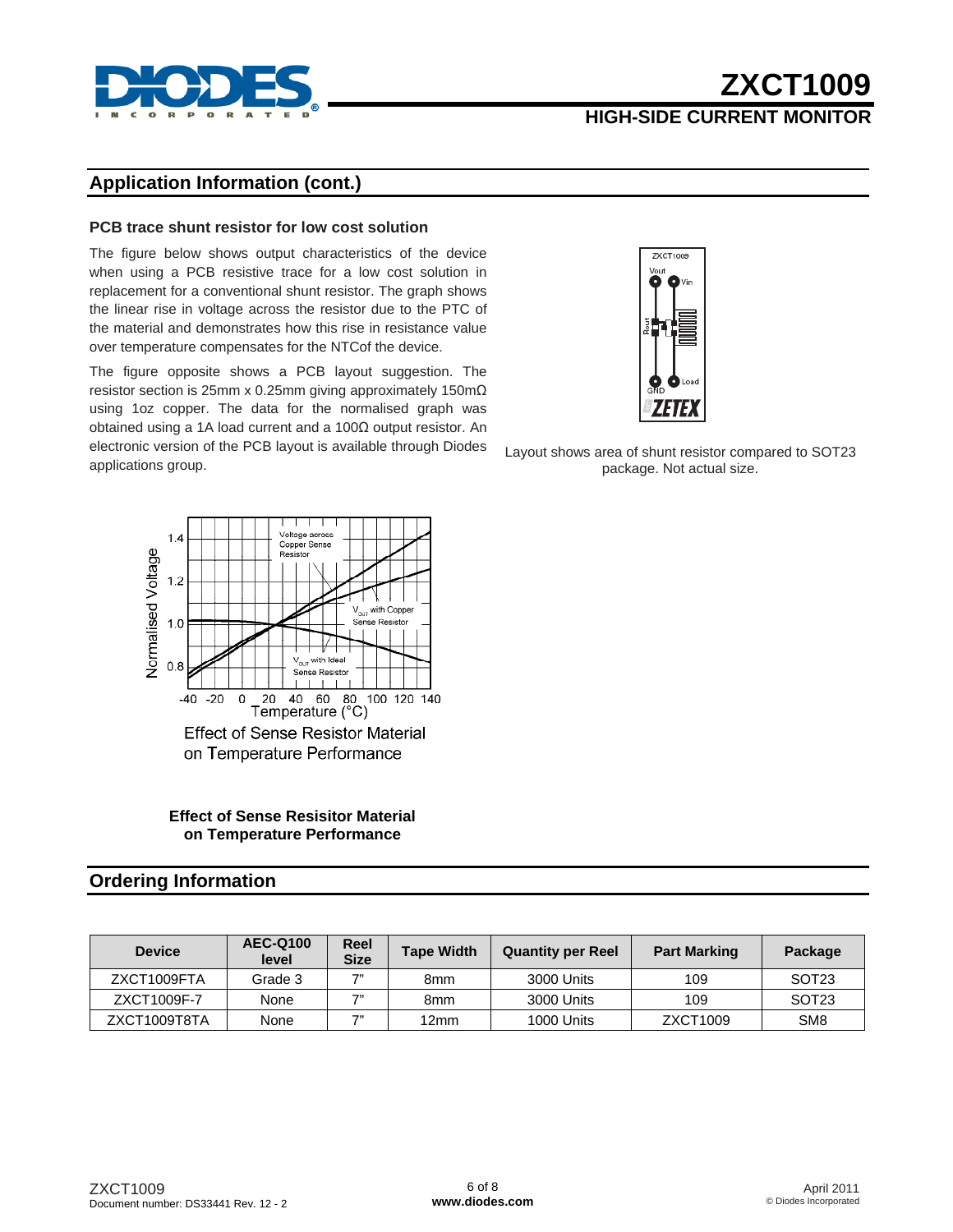

## **HIGH-SIDE CURRENT MONITOR**

## **Package Outline Dimensions (All Dimensions in mm)**

#### **1) SOT23**



A

A1

| <b>SOT23</b>      |       |      |            |  |  |  |
|-------------------|-------|------|------------|--|--|--|
| Dim               | Min   | Max  | <b>Typ</b> |  |  |  |
| A                 | 0.37  | 0.51 | 0.40       |  |  |  |
| в                 | 1.20  | 1.40 | 1.30       |  |  |  |
| C                 | 2.30  | 2.50 | 2.40       |  |  |  |
| D                 | 0.89  | 1.03 | 0.915      |  |  |  |
| F                 | 0.45  | 0.60 | 0.535      |  |  |  |
| G                 | 1.78  | 2.05 | 1.83       |  |  |  |
| н                 | 2.80  | 3.00 | 2.90       |  |  |  |
| J                 | 0.013 | 0.10 | 0.05       |  |  |  |
| ĸ                 | 0.903 | 1.10 | 1.00       |  |  |  |
| K1                |       |      | 0.400      |  |  |  |
| L                 | 0.45  | 0.61 | 0.55       |  |  |  |
| М                 | 0.085 | 0.18 | 0.11       |  |  |  |
| α                 | ŋ۰    | R٥   |            |  |  |  |
| mensions in<br>mm |       |      |            |  |  |  |

#### **2) SM8**